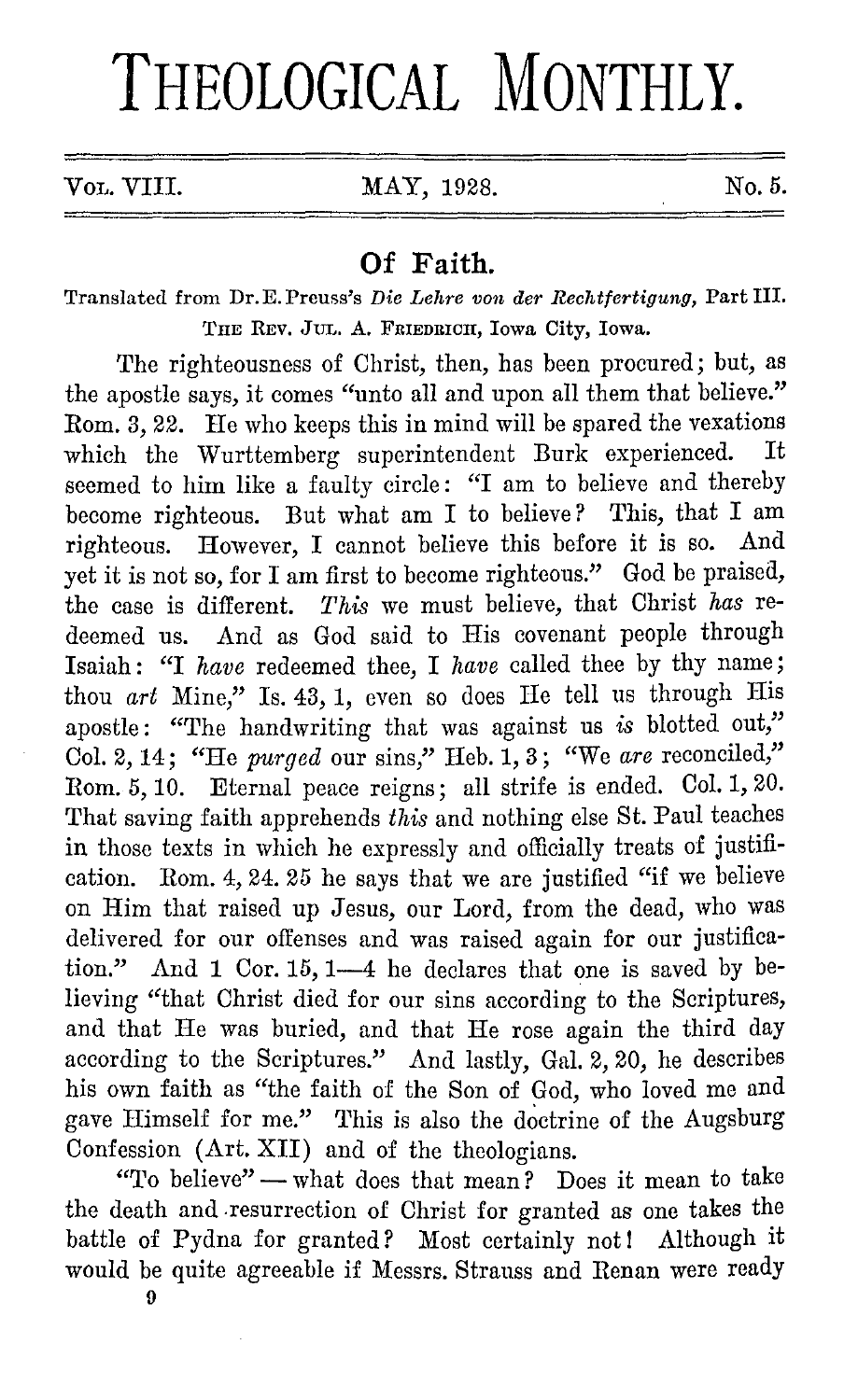## **BOOK REVIEW.**

America, Wake Up! A Discussion of Present-day Issues, Offering Lutheranism's Constructive Solutions to Our Country's Problems. **By**  *Walter A. Maier.* 16 pages. Single copies, 5 cts.; dozen, 50 cts.; 100. \$1.50; 1.000, \$12.00 (Concential Dublishing House)  $1,000$ , \$12.00. (Concordia Publishing House, St. Louis, Mo.)

**In** this tract Professor Maier, in his able and fascinating way, treats the following topics: Our Overwhelming Prosperity; Is There a Corresponding Spiritual Prosperity? America's National Sin; The Spirit of Impurity; Evidence of the Moral Breakdown; Destructive Criticism Is Futile; Modernism Weighed and Found Wanting; Failing Remedies; The Hope of Our Country; The Position of the Lutheran Church on Modern Issues. Our own church-members, as well as non-Lutherans, will profit by reading this small tract. In these days, when people arc too busy to read books, a tract is the quickest and best way to get their attention. Professor Maier's tract ought to be given wide distribution and therefore ought to be purchased in quantities and distributed gratis. FRITZ.

What Lutheran Sunday-School Teachers Should Know. A Short Summary for Instructors and Pupils in Sunday-school Teachers' Meetings and Institutes. By Paul E Kretzmann, Ph. D., D.D. By *Paul E. Kretzmann, Ph.D., D.D.* 98 pages,  $4\frac{1}{2} \times 6\frac{1}{2}$ . 75 cts. (Concordia Publishing House, St. Louis, Mo.)

In this small hook Dr. Kretzinann tells what Lutheran Sunday-school teachers should know about their office, the Bible, child study, the use of lesson material and the art of teaching, church history, and missions. We suggest that each Sunday-school teacher be supplied with a copy, and that the expense be paid out of the Sunday-school treasury. FRITZ.

Concordia Collection of Sacred Choruses and Anthems for More Ambitious Choral Organizations. No. 7: "I Know That My Redeemer Liveth." By J. *Wambsganss.* 7 pages. 20 cts. (Concordia Publishing House, St. Louis, Mo.)

The average church choir can learn to sing well this brief Easter anthem, which closes with a good chorus effect. FRITZ.

Dreizehnter Synodalbericht des Nord-Illinois-Distrikts der Ev.-Luth . Synode von Missouri, Ohio und andern Staaten. 1927. 25 cts. ( Order from Concordia Publishing House, St. Louis, Mo.)

The paper presented by Rev. M. Wagner treats the subject, "The Year 1527 in Its Significance for the Church." The greater part of it is submitted in German, a few chapters in English. The various phases of the work and life of Luther during that year are vividly portrayed.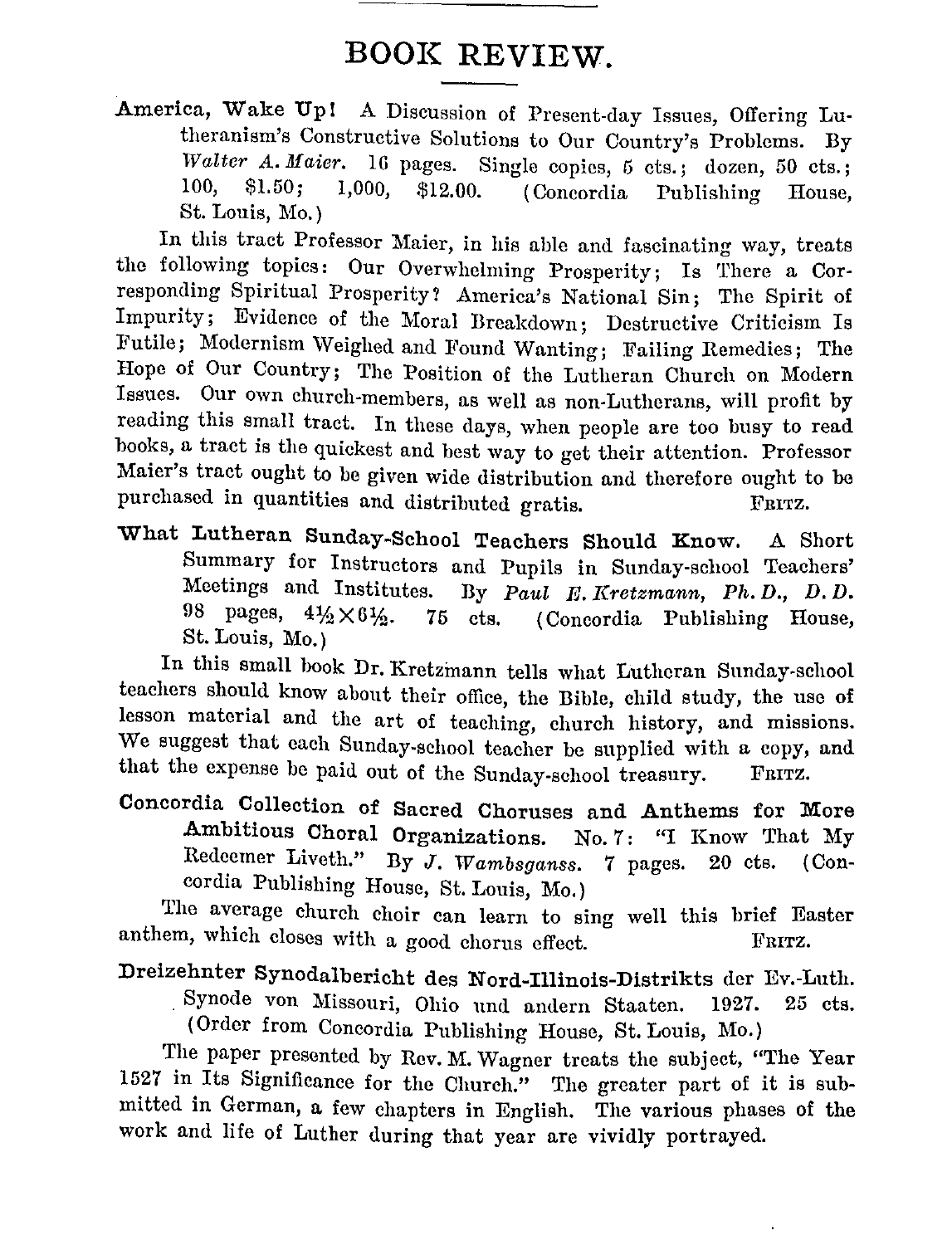Synodical Proceedings. Atlantic District. 42 pages. 30 cts. - Michigan District. 72 pages. 45 cts. (Concordia Publishing House, St. Louis, Mo.)

Both of these printed proceedings of synodical conventions contain the usual reports and minutes. In addition, the proceedings of the Michigan District contain two doctrinal essays, one on "Justification" (German), by Pastor L. List, and another on "Absolution" (English), by Pastor F. A. Hertwig. The Pastor F. A. Hertwig.

.Luther's Small Catechism. Uniform text. Newly revised and edited by an Intersynodical Committee. A jubilee-offering for the fourhundredth anniversary of the original publication of the Small Catechism. Provisional Edition. 32 pages. 25 cts. (The Lutheran Book Concern, Columbus, 0.) Order from Concordia Publishing House, St. Louis, Mo.

'fhis new translation of Luther's Small Catechism is the fruit of a movement which began in 1922, when the Norwegian Lutheran Church resolved that "a jubilee edition of Luther's Small Catechism be printed" and that negotiations should be begun "with other Lutheran church-bodies with the view of editing a uniform English text of the Catechism." This translation is now being submitted for study and criticism to the pastors of all Lutheran churches in our country, outside our own, and for this reason a ·"provisional edition" has been published. Although our Synod declined to cooperate in the endeavor, it is nevertheless a matter of such paramount importance that our pastors would do well in ordering and critically examining the new version. Besides many advantages, the proposed version contains also many serious disadvantages, which cannot be stated in a brief review, but must be reserved for a more lengthy article. Of great help in the study of the translation is the careful perusal of the "Foreword," which not only explains the historical background of the movement, but also expounds the principles by which the translators were guided. The Office of the Keys has been omitted from this catechism on the ground that it was not written by Luther. For the same reason the threat in the Second Commandment as also the promise in the Fourth Commandment were omitted. In the Third Commandment Luther's words, "Thou shalt sanctify the holy-day," have been replaced by, "Remember the Sabbath-day to keep it holy." The far-reaching import of these changes is easily conceived. The changes in the text itself are so numerous that we must refrain from even mentioning them in this review. In general, however, they cannot be said to constitute an improvement on the text current in our circles. Nevertheless, on account of the importance of the matter the translation is worth a careful examination and critical study. MUELLER,

#### A Manual Grammar of the Greek New Testament. By *H. E. Dana and Julius R. Mantey.* 356 pages, 5½×8. \$4.00. (The Macmillan *Julius R. Mantey.* 356 pages,  $5\frac{1}{2} \times 8$ . \$4.00. Company, New York.) Order through Concordia Publishing House, St. Louis, Mo.

Good sermonizing can be done only on the basis of thorough and sound exegesis. This requires that the original source be studied. Dr. Machen of Princeton said in 1918: "There was never a time when a knowledge of the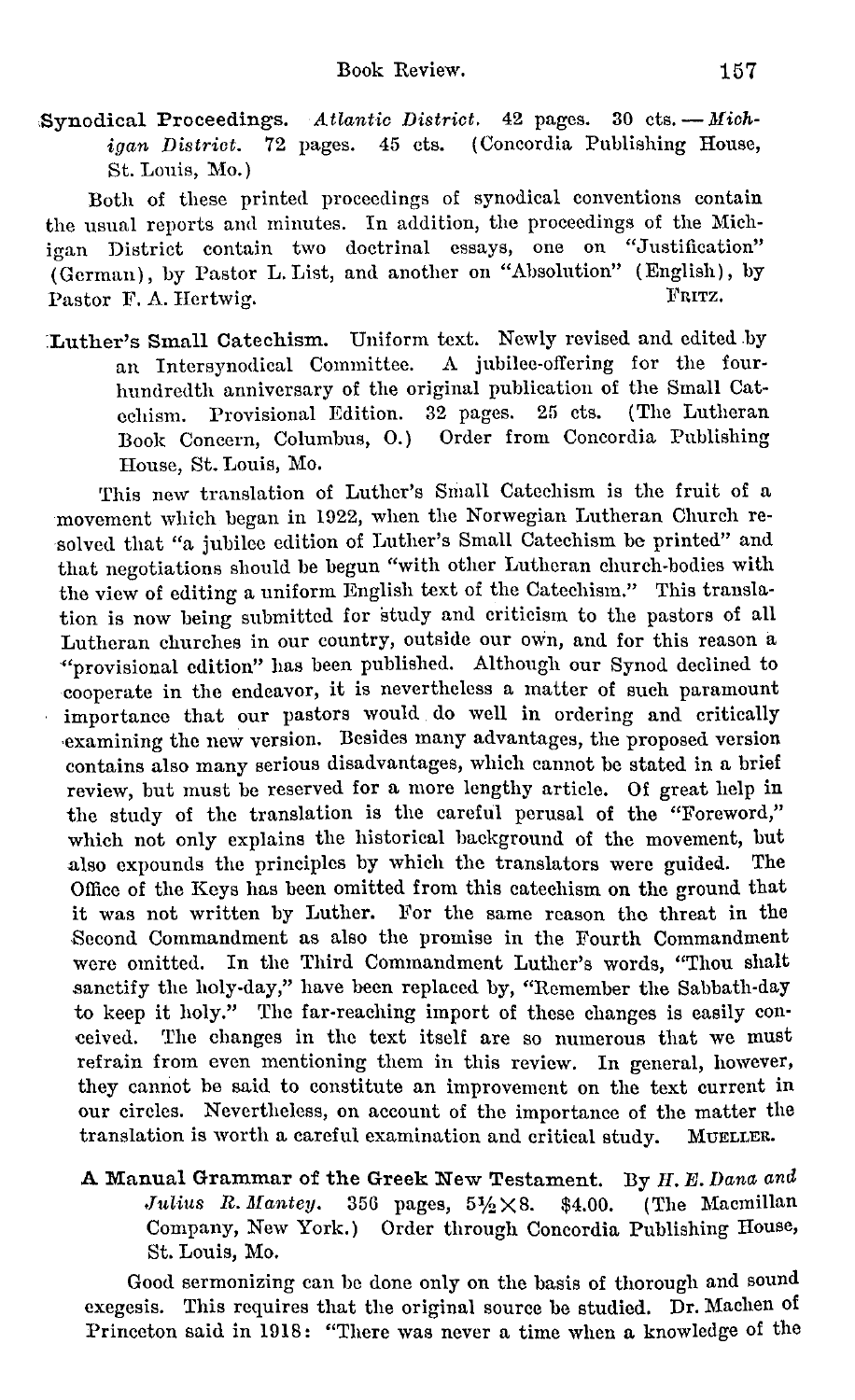Greek New Testament was quite so important as it is to-day. Is the Bible to be abandoned altogether to its enemies? They will study it scientifically, we may rest assured, if the Church does not." Luther says: "In propor· tion as we love the Gospel, let us watch over the languages.  $\dots$  We shall not long preserve the Gospel without the languages. For they are the sheath in which this Sword of the Spirit is contained; they are the casket in which one carries this jewel; they are the vessel in which one holds this wine; they are the larder in which this food is stored." (Both quotations from Reu's *Homiletics*, p. 346.) 'Tis a pity when pastors who have learned Greek and Hebrew at the college and at the seminary for the purpose of later using it in their sermon work neglect to do so and deprive themselves and their congregations of a most prolific source of sermon material.

The new *Manual Grammar of the Greek New Testament,* which left the press last November, can be highly recommended to pastors for the study of the Greek of the New Testament. The authors say in their preface: "The need most keenly felt by present-day teachers of the Greek New Testament is for an accurate and comprehensive compendium of grammar which is adaptable to the average student. This need we have attempted to supply in the following pages. The book is not offered as an exhaustive treatment of the grammatical phenomena of the Greek New Testament; for its scope and design would not permit it to be such. It is intended to give to the student a comprehensive survey of the chief features of the grammar of the Greek New 'festament in simple outline form, as an introduction to a more detailed and inductive study. Our chief effort has been to bring the best Greek scholarship within reach of the average student and produce a textbook which, while being easy to comprehend, would adequately meet his needs. To this end we have made the method of presentation largely deductive, but the conclusions offered have been based upon more than a decade of careful inductive effort. In all our work of preparation we have sought to keep before us the average Greek student rather than the technical Greek scholar, at the same time endeavoring to make the book sufficiently accurate and thorough to stand the most severe tests of technical scholarship. The primary consideration which induced the authors to undertake the production of this manual was their own experience in seeking to find among the number of great treatises already in existence on the grammar of the Greek New Testament a work readily adapted to classroom use. That we need at this time another exhaustive treatise on the grammar of the Greek Testament is doubtful; that we need a practical and adaptable text-book is beyond question. Just here is where we have sought to make a worth-while contribution." We agree that they have made a "worthwhile contribution." What they present is not an easy grammar for the beginner, but a real working grammar for the New Testament student. The book contains a valuable introduction with special reference to the *Ifoine,*  the current Greek language at the time the New Testament was written. In three chapters the grammar treats the accidence of language and in twenty-six chapters its syntax. An appendix offers the following valuable material: Paradigms, Exercises for Greek Composition, English ·Greek Vocabulary, English Index, Greek Index.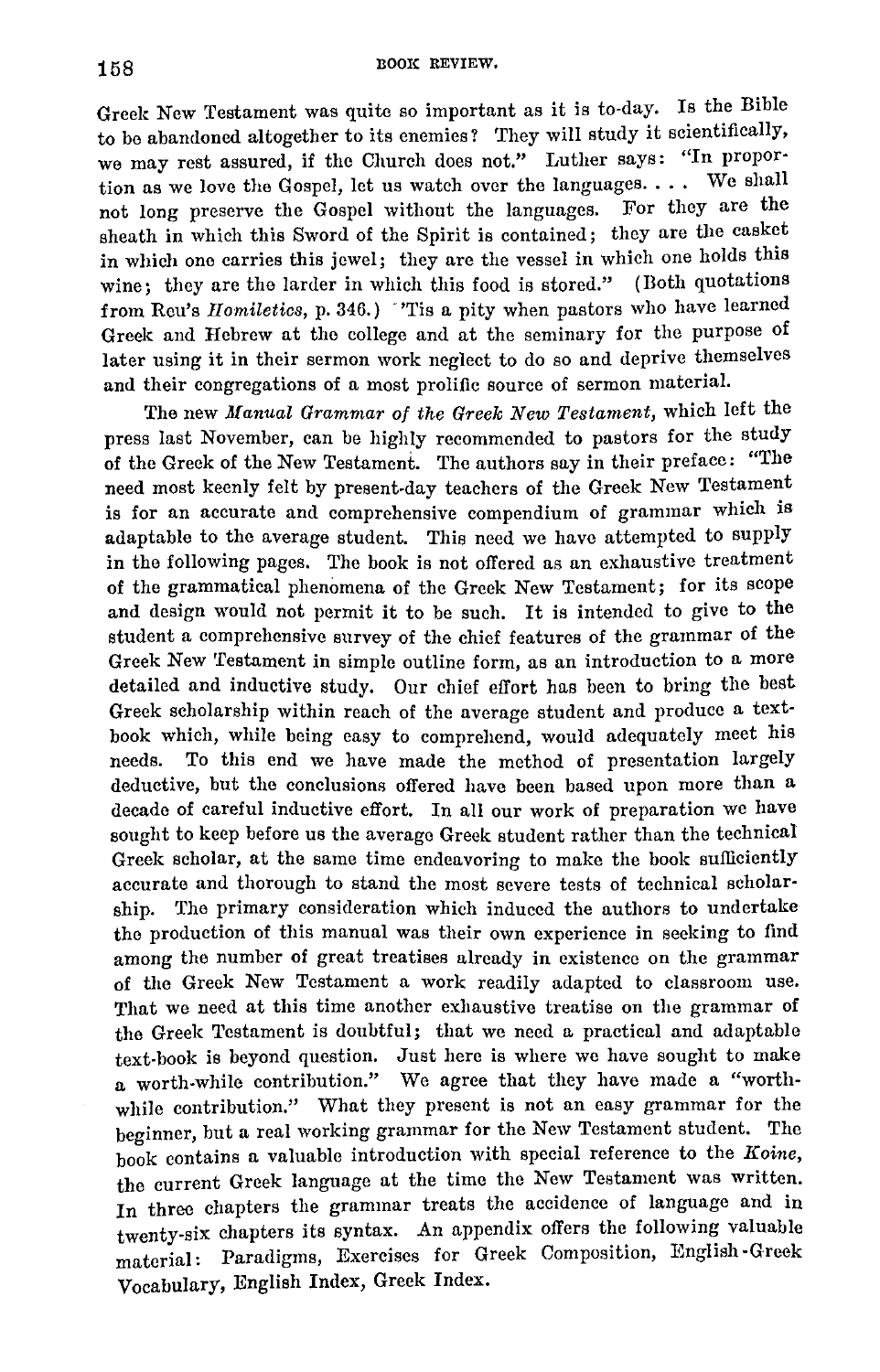In the book we find such statements as: "There is conclusive proof now that the dominant meaning for  $\partial v \cdot \hat{i}$  in the first century was *instead of.* 'By far the commonest meaning of  $\partial v \tau l$  is the simple *instead of'* (Moulton-Milligan: *Voo. of the Gr.N.T.).* This statement refers to the papyri usage. Professor Whitesell (Chicago) made a study of  $\frac{d}{dx}$  in the Septuagint and found thirty-eight passages where it is rightly translated *instead of in the RV.* Since  $\frac{d}{dt}$  is used in two atonement passages in the New Testament, such a translation needs careful consideration." (p. 100.) But we also find that the denominational bias of the authors, as we might expect, does not remain hidden. The use of the preposition  $\epsilon \mathbf{i}$ in Acts 2, 38, is discussed at some length. The authors claim that its use in that verse is a *causal* one. That would mean that the people who had been pricked in their hearts by Peter's Pentecostal sermon should be baptized *because they had received forgiveness of sin*. In this way the Sacrament of Baptism would be reduced to a mere empty ceremony. This, we know, is fully in accord with the teaching of the Reformed Churches, but not with the common usage of the preposition  $\epsilon l$ , in the New Testament nor with the Scriptural doctrine of Baptism. Ananias said to Paul: "Arise and be baptized and wash away thy sins." Acts 22, 16. The washing away of sin was not to precede Paul's baptism, but was to be done by Baptism itself. Nor does Paul, when writing to the Galatians, say: As many as had put on Christ were baptized; but he says: "As many as upon Christ were baptized, Christ ye did put on" (literal translation). Gal. 3, 27. Peter says that even as Noah and other souls in the ark were saved by water, so "Baptism doth also now save us." What does he mean? Peter himself answers the question, saying: "Not the putting away of the filth of the flesh, but the answer of a good conscience toward God." 1 Pet. 3, 20. 21. And when Paul says, Rom. 6, 4, that "we are buried with Christ by Baptism into death," he is not speaking of the mode, but of the blessing of Baptism. FRITZ.

#### Luther unter vier Paepsten. Von *Ernst Emil Gerfen, D. D.* 104 pages. 75 cts. Order from Concordia Publishing House, St. Louis, Mo.

Pastor E. Poppen, in his preface to this interesting and instructive booklet, very aptly describes its purpose and scope by saying: "There are indeed many histories of the Reformation; yet the present volume is not superfluous, but deserves to be studied in wide circles, and this for two reasons. The first concerns the importance of the matter which the book treats. What God has done for Christendom through His chosen vessel Dr. Martin Luther, and how the Church of the Pope did all it could, both when Luther lived and afterwards, to hinder and destroy this work, every Protestant and Lutheran should know; and this it is which is graphically described in the book. The other reason is the following: The author succeeded in finding a proper title, which attracts the reader, and under which he has presented the most important and interesting facts of the Lutheran Church Reformation in a concise, popular, and fascinating manner." This description of Dr. Gerfen's book is excellent; for it offers a mass of information, all of which proves that Luther was right in denouncing the Pope as the Antichrist. The book ought to be offered to the American public in English. MUELLER.

 $\bullet$